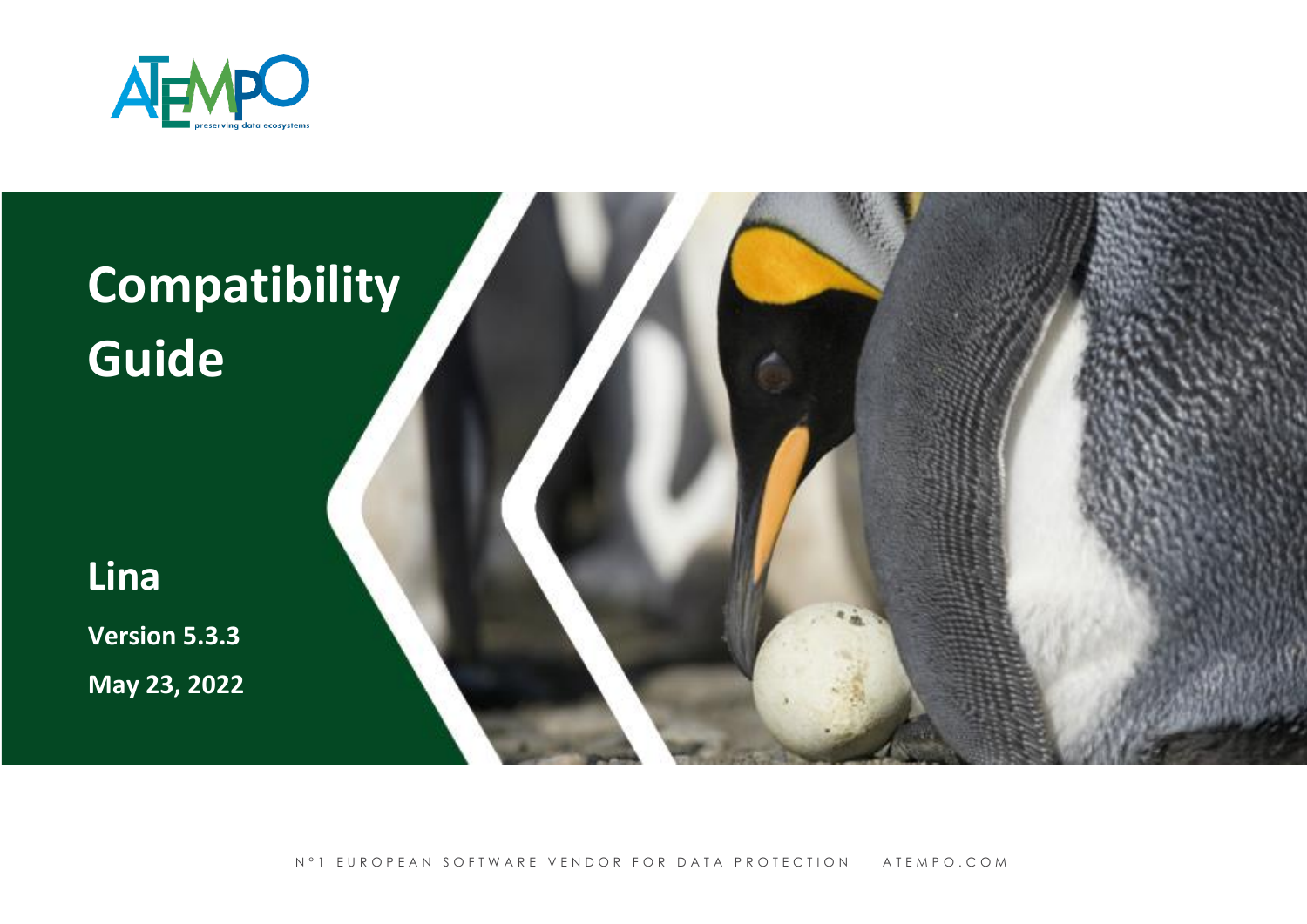

# **Content**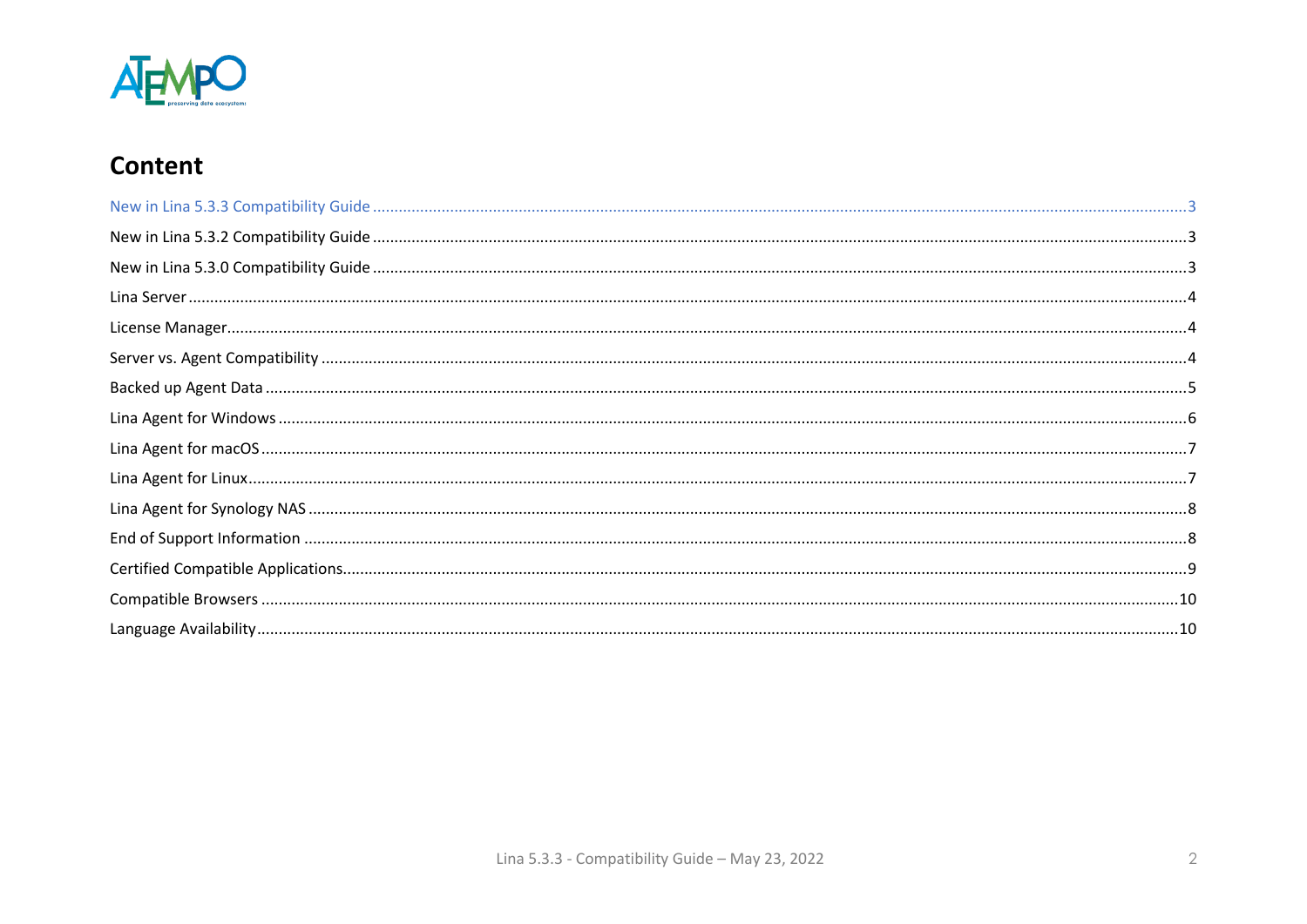

#### <span id="page-2-0"></span>**New in Lina 5.3.3 Compatibility Guide**

- Support for Synology agents Intel x64
- Support for Synology agents ARMv7 x64
- Support of XFS file systems for Linux server

## <span id="page-2-1"></span>**New in Lina 5.3.2 Compatibility Guide**

- Minimum License Manager version required is V1.1 (available for download at https://support.atempo.com/)
- Some Linux ARM supported as agents.

#### <span id="page-2-2"></span>**New in Lina 5.3.0 Compatibility Guide**

- Support for macOS 10.17/12.0.1 Monterey
- Support for Windows 11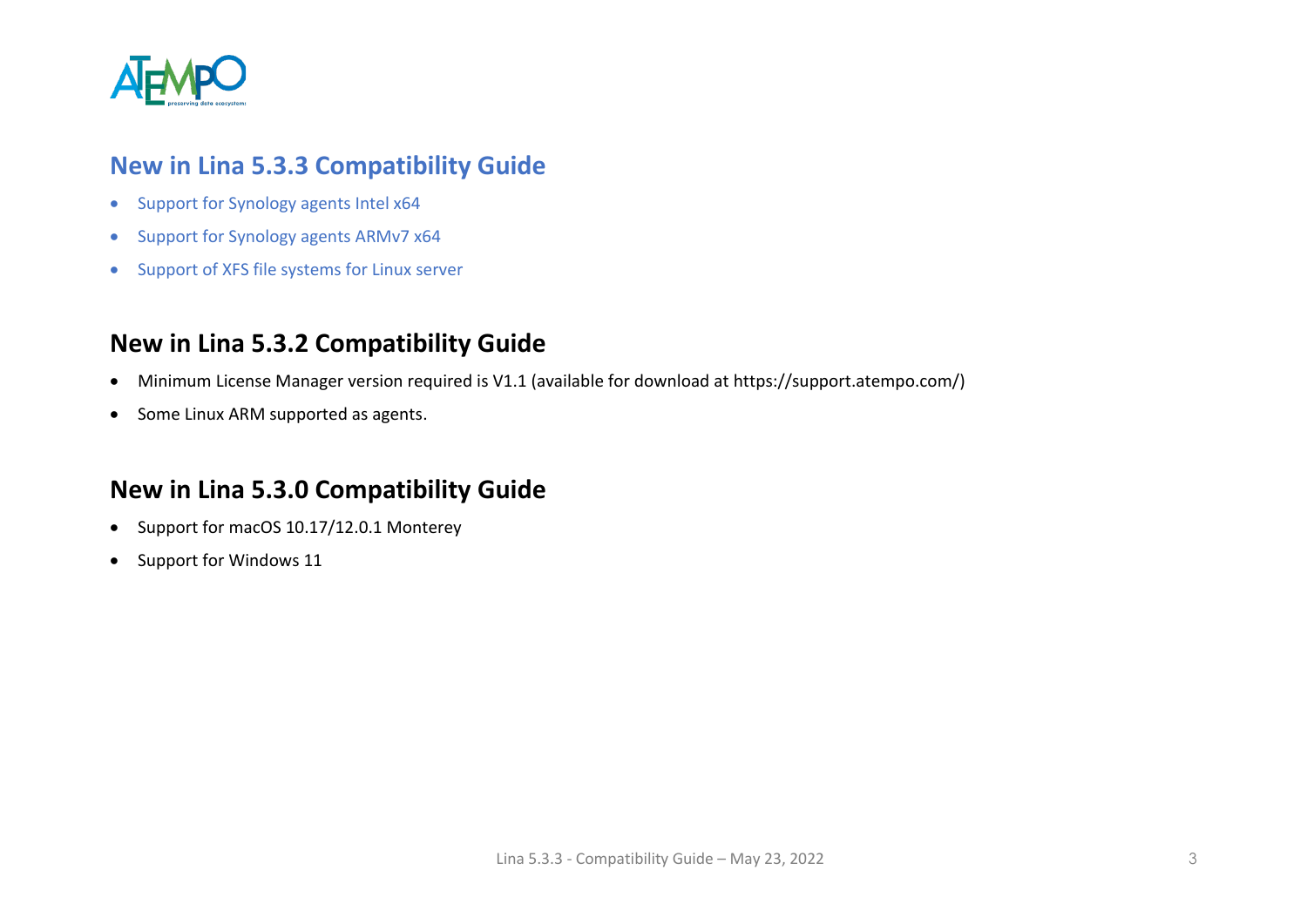

## <span id="page-3-0"></span>**Lina Server**

|                         | <b>Operating System</b>       | <b>Platform</b> | <b>File System</b> | <b>Notes</b>                                                                                                  |
|-------------------------|-------------------------------|-----------------|--------------------|---------------------------------------------------------------------------------------------------------------|
| Lina Server for Linux   | Linux kernel 2.6.32 and above | x64/            | Ext4/XFS           |                                                                                                               |
|                         | with glibc 2.12 and above     | ARM aarch64     |                    |                                                                                                               |
| Lina Server for Windows | Windows Server 2008 R2 SP1    | x64             | <b>NTFS</b>        | Although fully supported, we do not recommend                                                                 |
|                         | Windows Server 2012 R2 SP1    | x64             | <b>NTFS</b>        | installing the server on these versions due to a<br>poor cache management leading to degraded<br>performances |
|                         | Windows 2016                  | x64             | <b>NTFS</b>        |                                                                                                               |
|                         | Windows 2019                  | x64             | <b>NTFS</b>        |                                                                                                               |

## <span id="page-3-1"></span>**License Manager**

The minimum License Manager version required with Lina 5.3.2 is V1.1 (available for download at https://support.atempo.com/)

# <span id="page-3-2"></span>**Server vs. Agent Compatibility**

| <b>Lina Server Version</b> | <b>Supported Agent versions</b> |
|----------------------------|---------------------------------|
| 5.3                        | 5.x, 4.0.4, 3.4                 |
| 5.2                        | 5.x, 4.0.4, 3.4                 |
| 5.1                        | 5.x, 4.0.4, 3.4                 |
| 5.0                        | 5.x, 4.0.4, 3.4                 |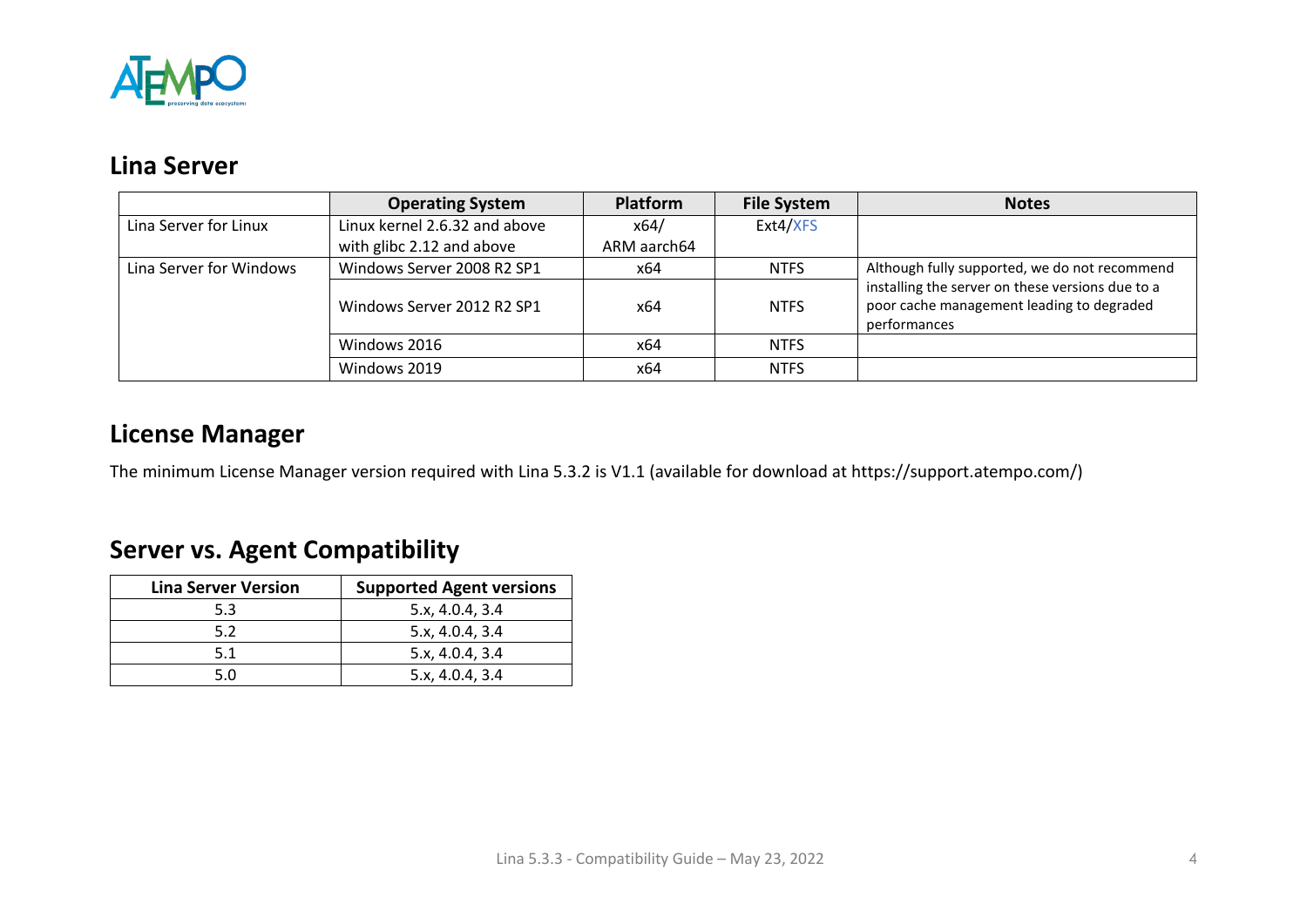

## <span id="page-4-0"></span>**Backed up Agent Data**

- Microsoft SQL Server on a Windows server can be backed up and restored with Lina in BMR mode only
- USB sticks connected to an agent are not supported
- Cloud synced data: Data accessible on your disk but synchronized on cloud storage (for instance: OneDrive /Dropbox, etc.) is not supported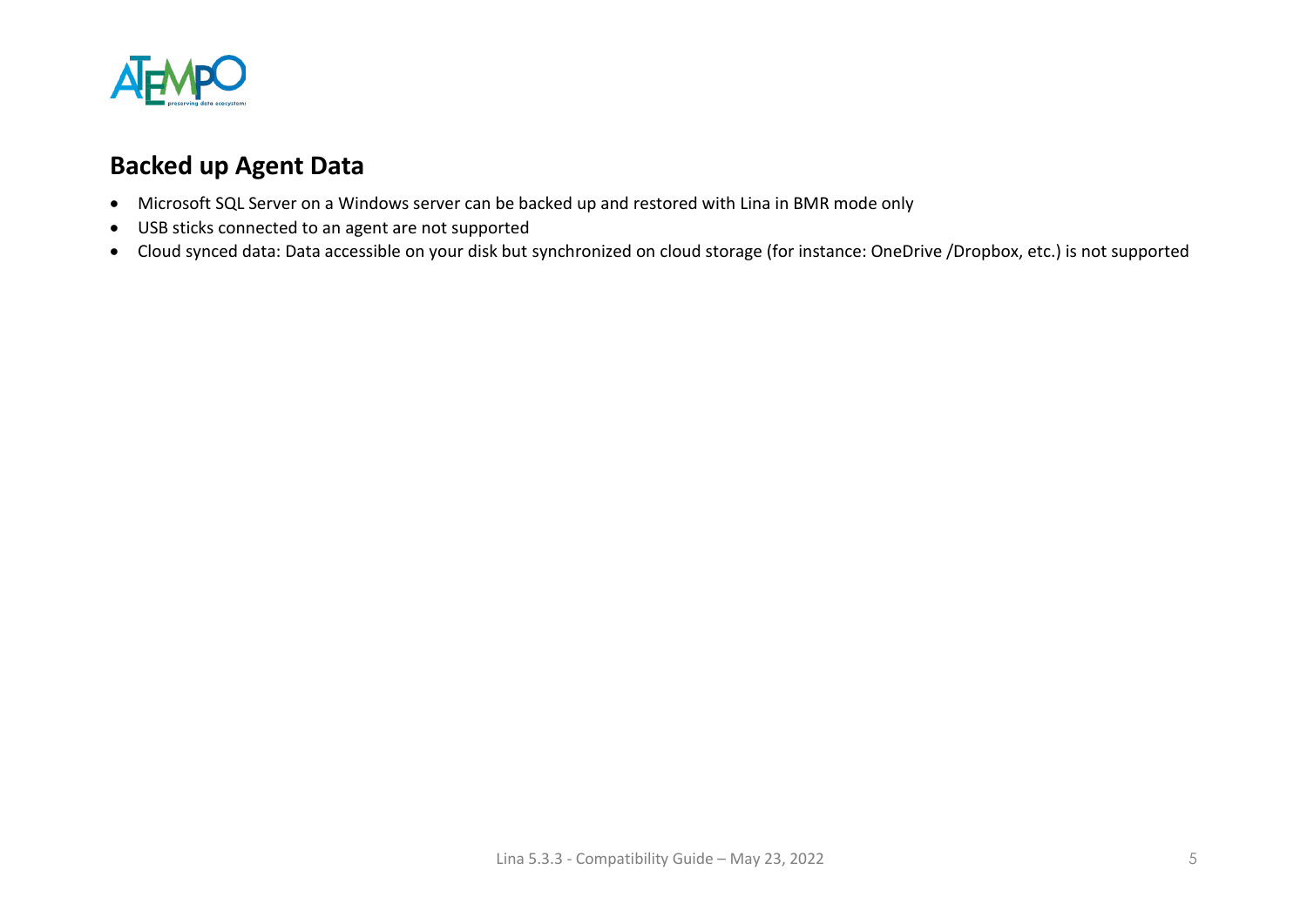

## <span id="page-5-0"></span>**Lina Agent for Windows**

|                        | <b>Operating System</b>     | <b>Platform</b> | Support for BMR <sup>1</sup> |
|------------------------|-----------------------------|-----------------|------------------------------|
| Lina Agent for Windows | Vista                       |                 | <b>No</b>                    |
|                        | Windows 7                   |                 | Yes.                         |
|                        | Windows 8                   | x86 / x64       | Yes                          |
|                        | Windows 8.1                 |                 | <b>Yes</b>                   |
|                        | Windows 10                  |                 | Yes                          |
|                        | Windows 10 S                | Not supported   | Not supported                |
|                        | Windows 11                  | x64             | No                           |
|                        | Windows Server 2008         | x64             | Yes.                         |
|                        | Windows 2008 Storage Server | Not supported   | Not supported                |
|                        | Windows Server 2008 R2      | x64             | <b>Yes</b>                   |
|                        | Windows Server 2012         | x64             | Yes                          |
|                        | Windows Server 2012 R2      |                 | Yes                          |
|                        | Windows Server 2016         | x64             | Yes                          |
|                        | Windows Server 2019         | x64             | Yes.                         |

• **Not available in Version 5.3:** The Lina agent for Windows 32-bit (x86) has not been generated in 5.3. Version 4.0.4 must be used instead for that agent.

<sup>1</sup> BMR Support information:

- The disk layout of the machine to restore must be compatible with the backed up one (number of disks, space available, etc)
- BMR is not available if the system is installed on a Dynamic Disk (Dynamic Disks are supported for disks other than the system disk).
- Supported file systems: NTFS, FAT 32. For ReFS support, please refer to the Release Notes issued with each ALN Version.
- Firmware of backed up agent must be the same as the machine to restore on (Bios, EFI, UEFI)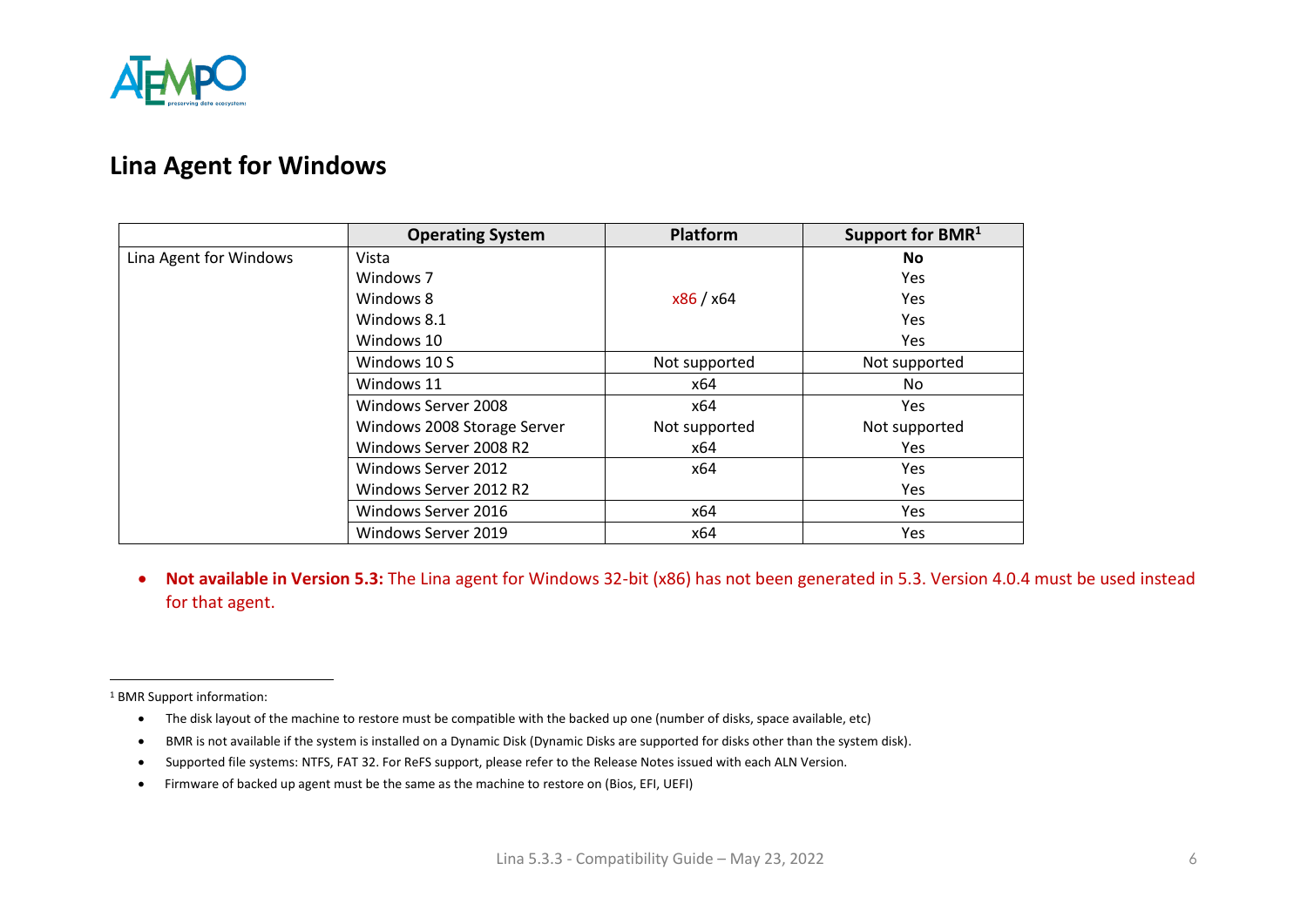

## <span id="page-6-0"></span>**Lina Agent for macOS**

|                    | <b>Operating System</b>           | <b>Intel Platform</b> | <b>ARM Platform</b>         |
|--------------------|-----------------------------------|-----------------------|-----------------------------|
| Lina Agent for Mac | macOS 10.14 (Mojave) <sup>2</sup> | x86-64                |                             |
|                    | macOS 10.15 (Catalina)            |                       |                             |
|                    | macOS 10.16/11.0 (Big Sur)        | x86-64                | ARM AArch64 (Apple Silicon) |
|                    | macOS 10.17/12.0.1 (Monterey)     |                       | via emulator Rosetta 2      |

## <span id="page-6-1"></span>**Lina Agent for Linux**

|                                   | <b>Operating System</b>       | <b>Platform</b>                       |
|-----------------------------------|-------------------------------|---------------------------------------|
| Lina Agent for Linux <sup>3</sup> | Linux kernel 2.6.32 and above |                                       |
|                                   | Red Hat 7 and above           | x64                                   |
|                                   | Fedora 22 and above           |                                       |
|                                   | Ubuntu 16.04 and above        | x64 / ARM                             |
|                                   | Debian 8.0 and above          |                                       |
|                                   | CentOS 7 and above            | x64 /ARM(no agent UI, no auto update) |

<span id="page-6-2"></span><sup>&</sup>lt;sup>2</sup> Note that the new privacy protection introduced with macOS Mojave requires that you grant Full Disk Access to Lina processes. Information on how to do so is located on the support portal [https://support.atempo.com.](https://support.atempo.com/)

<sup>&</sup>lt;sup>3</sup> Full desktop integration is supported only with KDE, GNOME2 and GNOME3 environments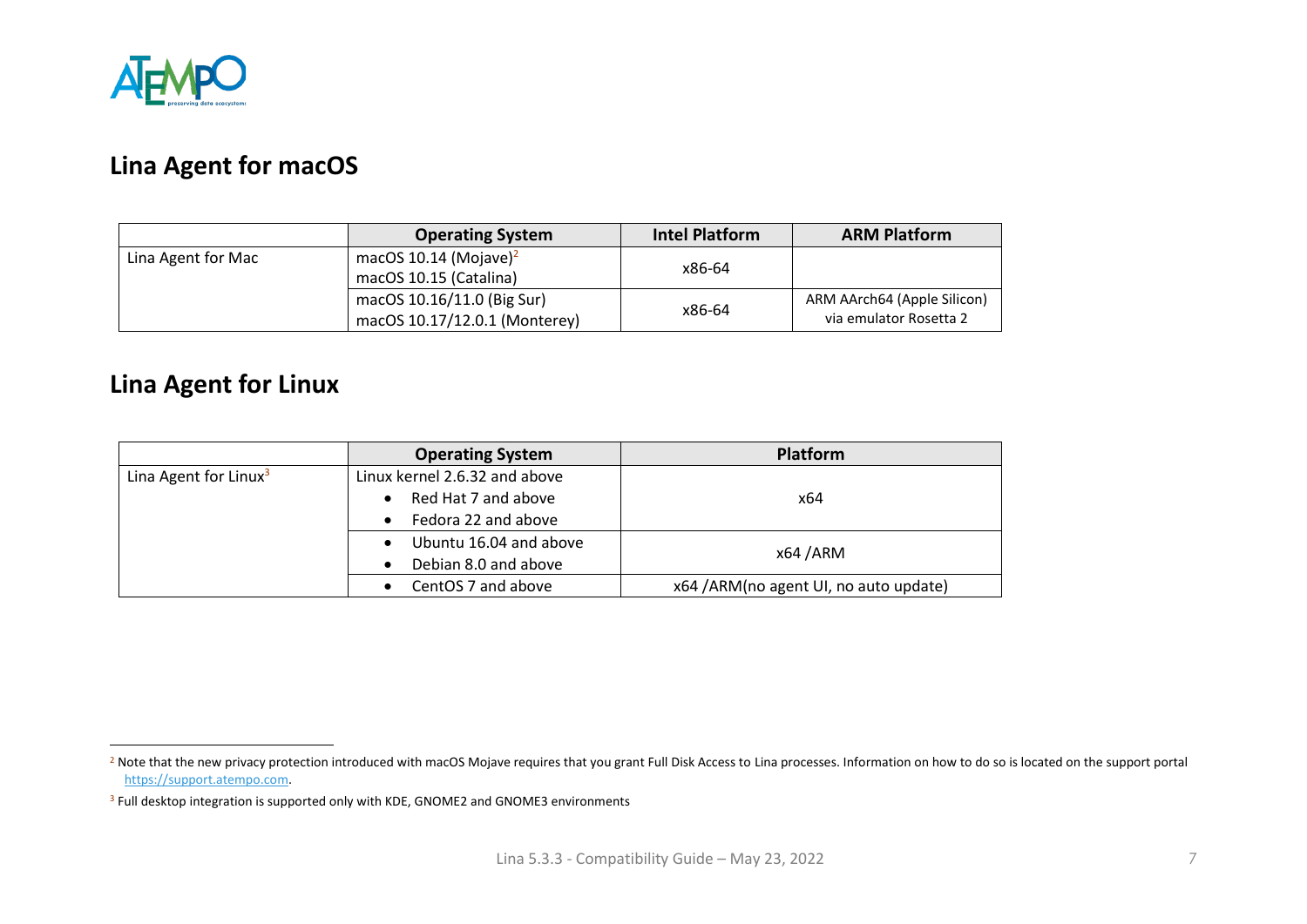

### **Lina Agent for Synology NAS**

|                         | <b>Operating System</b> | <b>Supported Processors</b>                  |
|-------------------------|-------------------------|----------------------------------------------|
| Lina Agent for Synology | DSM <sub>7</sub>        | Intel x64 (all models)<br>ARMv7 (all models) |

## <span id="page-7-0"></span>**End of Support Information**

#### **Support Lifecycle**

The End of Support (EOS) date is the last date on which Atempo will deliver standard support services for that version/release of a product. EOS means the software is no longer available for download. Customers may continue to install and use the version, but Atempo will no longer keep these versions online.

End of support implies:

- The version is no longer available for download
- No patch or service pack will be provided for that version
- Support will no longer open tickets for that version.

#### **EOS Policy**

Atempo end of support policy is triggered on major/minor releases only. As a general rule, we support two major/minor versions in parallel. Example: Lina 4.0.3 – 4=major, 0=minor and 3=service pack

Whenever a new version is released, the n-2 version remains supported for a period of 6 months.

**Note**: Within a minor version, fixes/patches are only delivered in the latest service pack for that version. For instance, if the service pack V5.1.4 has already been released, new fixes are only delivered in version V5.1.5, they are not back ported in earlier V5.1 service packs.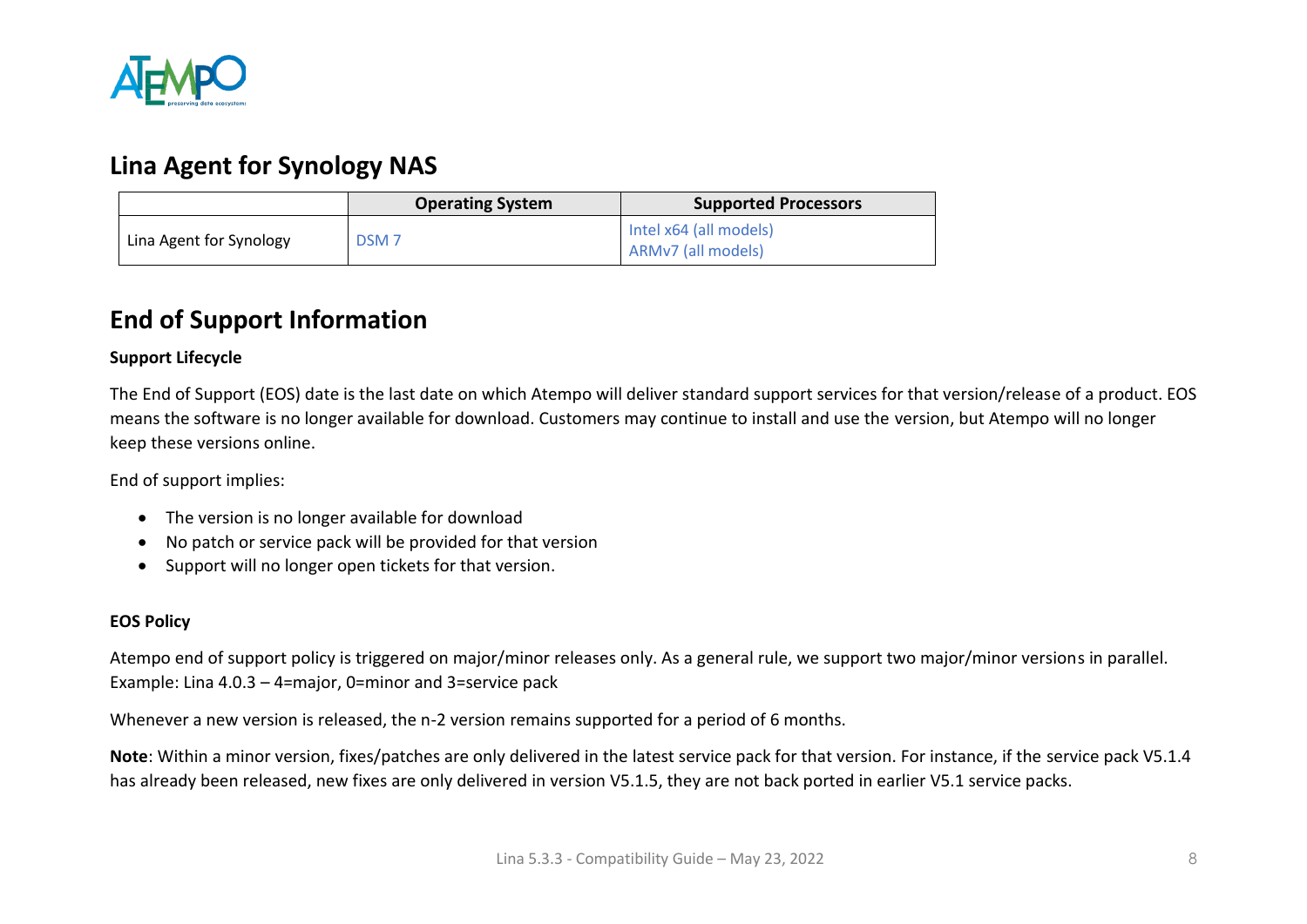

| <b>Lina Version</b> | <b>Release Date</b> | <b>End of Support Date</b> |
|---------------------|---------------------|----------------------------|
| 5.3                 | December 2021       | TBD                        |
| 5.2                 | April 2021          | TBD                        |
| 5.1                 | September 2019      | June 2022                  |
| 5.0                 | May 2019            | November 2021              |
| 4.0                 | October 2017        | <b>March 2020</b>          |
| 3.4                 | June 2016           | November 2019              |

### <span id="page-8-0"></span>**Certified Compatible Applications**

|            | Vendor    | <b>Software Application</b> |
|------------|-----------|-----------------------------|
| Lina Agent | Microsoft | EFS, Defender, BitLocker    |
|            | PRIM'X    | ZoneCentral                 |

Support policy for Lina with encryption solution:

- Atempo does not run specific certification for Lina on encryption software other than the application listed above.
- Lina does not interfere with encryption software. Hence as long as the encryption software does not change any Windows API semantic and particularly Windows snapshots (VSS), backup APIs and Windows privilege mechanisms, it should run with Lina without any problems.
- The use of non-certified third-party software such as these encryption solutions does not void the maintenance agreement; however Atempo will not be responsible if an issue is due to the third party software.